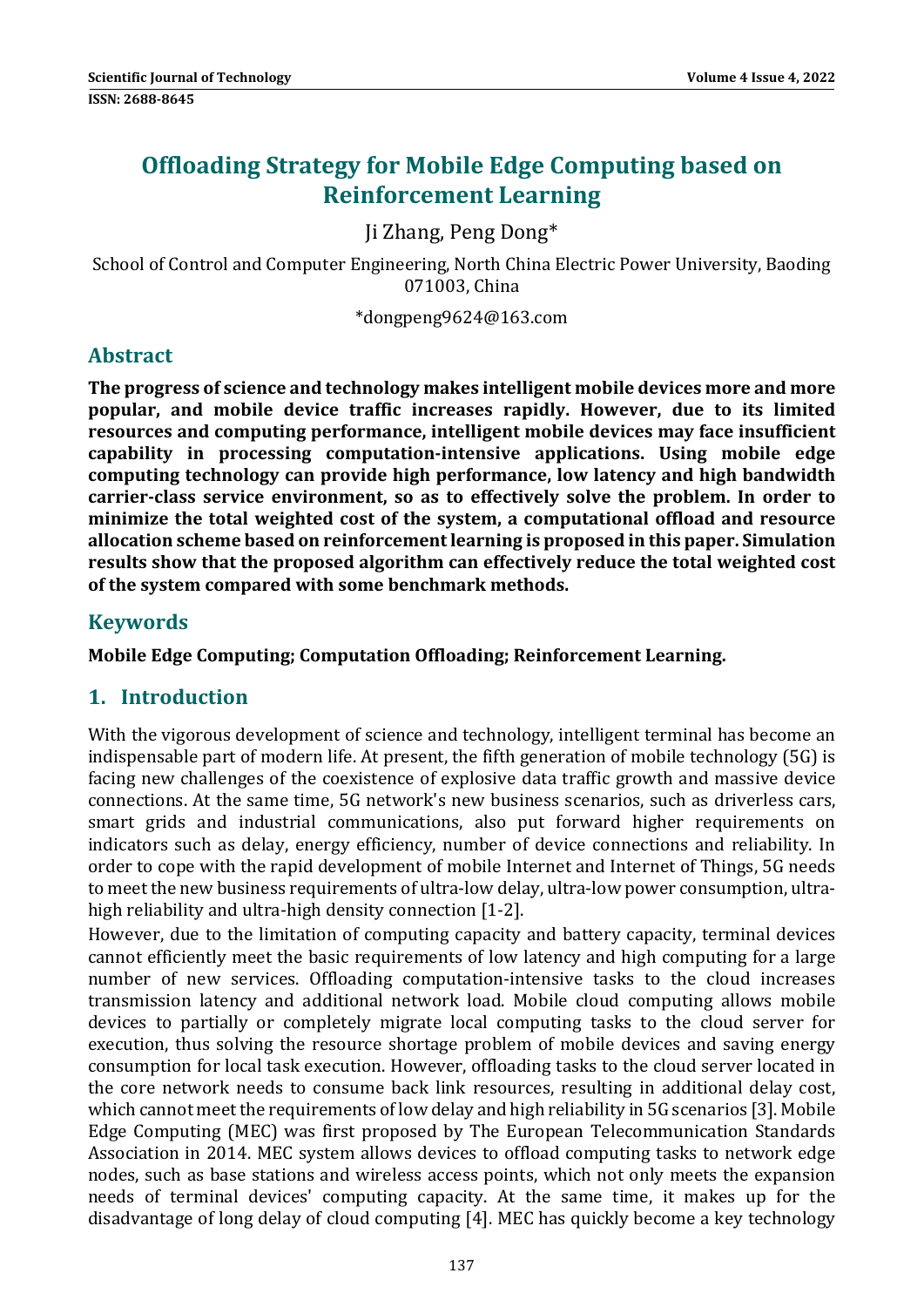of 5G, helping to achieve key technical indicators such as ultra-low delay, ultra-high energy efficiency and ultra-high reliability of 5G services.

#### **2. Research Status**

In recent years, scholars at home and abroad have carried out in-depth research on MEC computational offloading technology. Literature [5] proposed a one-dimensional search algorithm to find the optimal strategy for computing offloading, which is suitable for the case that all computing tasks need to be offloaded. Simulation results show that the proposed method can effectively reduce the delay time by 80% compared with the local calculation of tasks on mobile devices. Literature [6] considered the application scenarios of the Internet of Things and proposed a completely polynomial time approximation scheme based on reasonable allocation of resources to programs to reduce computing delay. Experimental results show that lower computing delay can be obtained than heuristic algorithms. In literature [7], a distributed computing offloading algorithm is designed based on game theory, and the calculation delay index is quantified to achieve lower computing time cost. Literature [8] proposed off-line pre-computation offloading strategy, which solved the problem of minimizing computational offloading energy of mobile devices. Experimental results show that compared with local computation, it can effectively reduce energy consumption by 78%. Literature [9] proposed an efficient and energy saving computational offloading algorithm, which is suitable for the case of multi-mobile user devices carrying out all computational offloading. Simulation results show that this method can reduce the energy consumption of user equipment by 15%. Literature [10] solved the optimization problem of resource allocation through mutual iteration of The Chess algorithm and the Hungarian algorithm, so as to reduce the timely delay of computing energy consumption and minimize the total system cost. Literature [11] proposed a content-aware classification offloading strategy based on MEC, so that messages generated by vehicle terminals can be processed directly at edge nodes to ensure the reliability of security messages and the balance of delay and energy consumption. In reference [12], a offloading scheme based on game theory was proposed to solve the offloading problem of multi-user tasks, which made the optimal solution approximate to the theoretical optimal strategy and greatly reduced the system cost.

### **3. System Model**



Figure 1. Single cell scenario model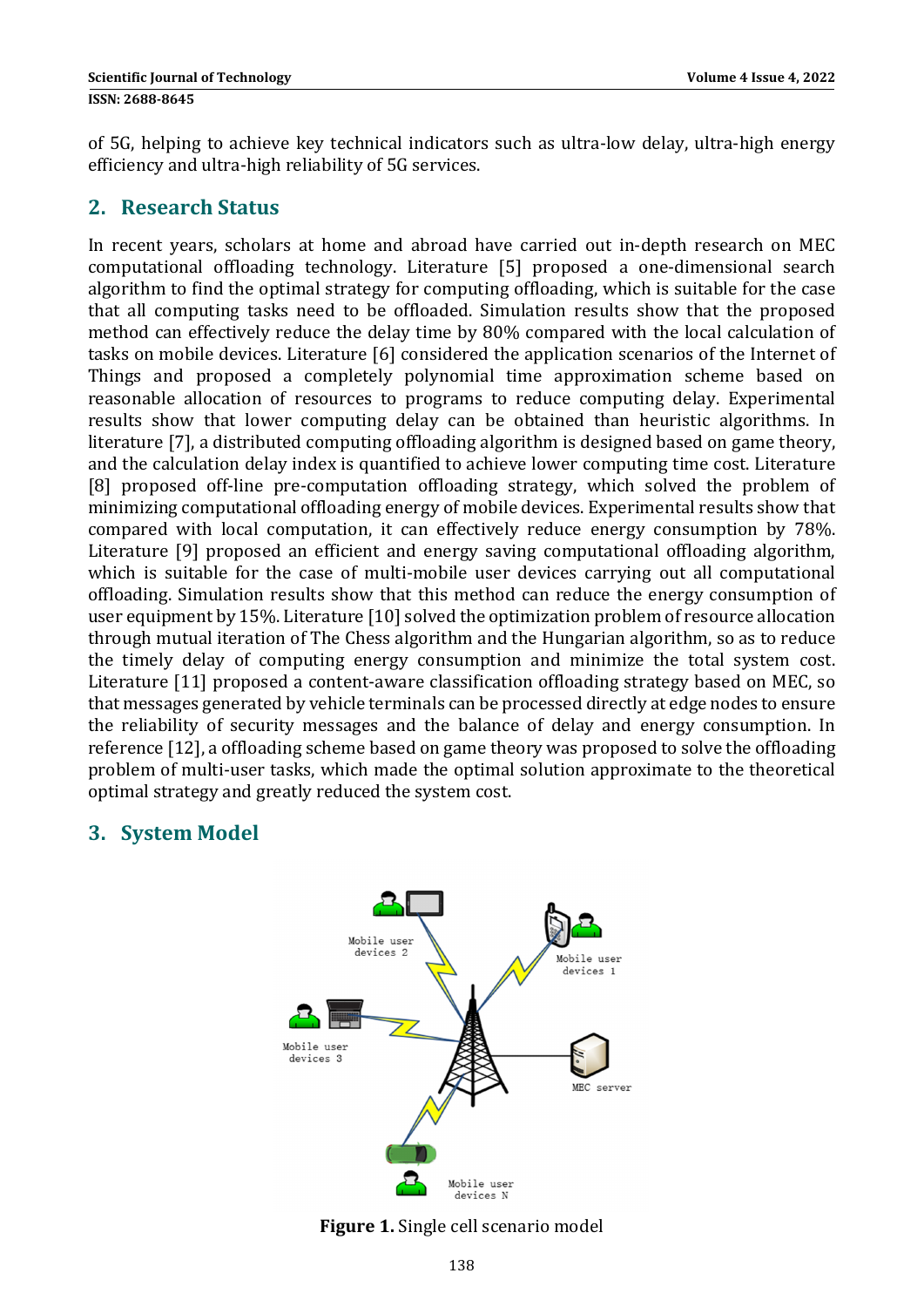As shown in Figure 1, a single cell scenario consisting of multiple mobile user devices and a single MEC server is considered. Among them, there is an eNB base station, which is deployed with a MEC server to provide computing services for multiple mobile user devices. Assume that each mobile user device has a computationally intensive task to complete and can offload the task to a MEC server over a wireless network or perform local computing.

#### **3.1. Communication Model**

The set of mobile user devices is  $N=\{1,2,3,..., N\}$ . The uninstallation decision variable of the mobile user device is defined as  $a_n \in \{0,1\}$  ( $n \in N$ ), where  $a_n = 1$  represents the mobile user device N chooses to uninstall to the MEC server for computing processing.  $a_n = 0$  indicates the mobile user device. N Perform computing on the local terminal. Here, W represents the wireless channel bandwidth. If multiple users choose the offloading task at the same time, the wireless channel bandwidth will be evenly allocated to each user. Therefore, when N users choose to uninstall computing at the same time, the data upload rate is

$$
r_n = \frac{W}{N} \log_2 \left( 1 + \frac{P_n g_n}{\frac{W}{N} N_0} \right)
$$
 (1)

 $p_n$  is the transmission power of the mobile user device when data is uploaded,  $g_n$  is the channel gain of the wireless channel allocated to the mobile user device, and  $N_0$  is the variance of the Gaussian white noise channel during data transmission.

#### **3.2. Calculation Model**

Suppose every mobile user equipment have a computationally intensive task need to complete  $R_n = \{B_n, D_n, T_n^{\max}\}$ ,  $B_n$  according to the size of the input data needed for computing tasks  $R_n$ ,  $D_n$ said the total number of CPU cycles needed to complete the computing tasks,  $T_n^{\max}$  says the biggest can tolerate delay computing tasks  $R_n$ , namely each mobile user equipment task delay no more than  $T_n^{\max}$ . The computing task processing modes under consideration include local computing and offloading computing, which are respectively introduced below.

#### **3.2.1. Local Computing Model**

If mobile user device n chooses to perform task  $R_n$  locally, the cost includes local execution delay  $T_{\rm n}^l$  and energy consumption  $E_{\rm n}^l$ . Definition  $f_{\rm n}^l$  refers to the local computing power of mobile user devices, expressed in CPU cycles per second. The computing power of different mobile user devices is different. The execution delay of the local computing task is:

$$
T_n^l = \frac{D_n}{f_n^l} \tag{2}
$$

The energy consumption for local execution is:

$$
E_n^{\prime} = z_n (f_n^{\prime})^2 D_n \tag{3}
$$

The local execution cost weighted sum of mobile user devices is:

$$
C_n^l = \theta_l T_n^l + \theta_2 E_n^l \tag{4}
$$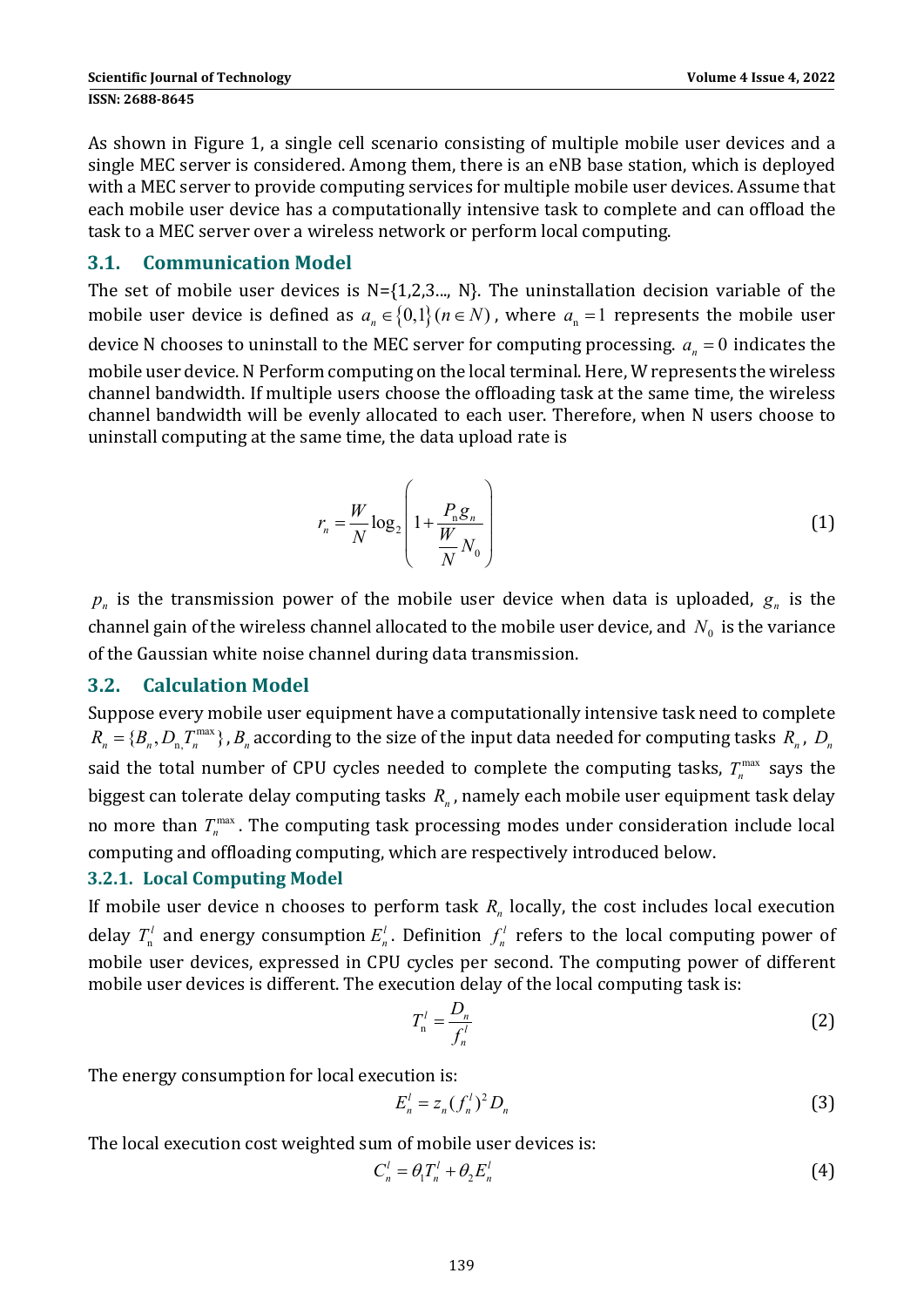Where,  $0 \le \theta_1, \theta_2 \le 1$  represents the weight parameters of execution delay and energy consumption of mobile users respectively.

#### **3.2.2. Offloading Computing Model**

If the mobile user device  $N$  chooses to perform computing tasks by offloading computing, the whole execution process includes three parts: First, the mobile user device needs to upload a large amount of data to the base station, and then the base station transfers the data to the MEC server; Secondly, MEC server allocates certain computing resources to perform computing tasks. Finally, the MEC server returns the results to the mobile user device.

According to the above procedure, the first part is the transmission delay caused by the transmission of input data, expressed as:

$$
T_n^u = \frac{B_n}{r_n} u \tag{5}
$$

The corresponding energy consumption of this process is:

$$
E_n^u = p_n T_n^u = \frac{p_n B_n}{r_n} \tag{6}
$$

The second part is the processing delay of MEC server processing computing tasks, which is defined as the number of computing resources allocated by MEC server for mobile user devices. The processing delay is expressed as:

$$
T_n^c = \frac{D_n}{f_n} \tag{7}
$$

During the period when the MEC server performs calculation, the mobile user device is in the state of waiting for receiving, and the idle power of the mobile user device in this state is, then the energy consumption during this period is:

$$
E_n^c = P_n^w T_n^c = \frac{P_n^w D_n}{f_n} \tag{8}
$$

For the last part, the return rate of wireless network is generally much higher than that of uploaded data, and the return execution result is much smaller than that of input data, so the execution delay and energy consumption are generally ignored. For the complete offloading calculation process, the execution delay and energy consumption are as follows:

$$
T_n^e = T_n^u + T_n^c = \frac{B_n}{r_n} + \frac{D_n}{f_n}
$$
(9)

$$
E_n^e = E_n^u + E_n^c = \frac{p_n B_n}{r_n} + \frac{P_n^w D_n}{f_n}
$$
 (10)

To sum up, the weighted total cost of execution delay and energy consumption for mobile user devices that choose offload computing is:

$$
C_n^e = \theta_1 T_n^e + \theta_2 E_n^e \tag{11}
$$

According to Equation  $(2)$ - $(11)$ , the sum of the total system weighted costs of all users can be obtained, that is, the system objective function is: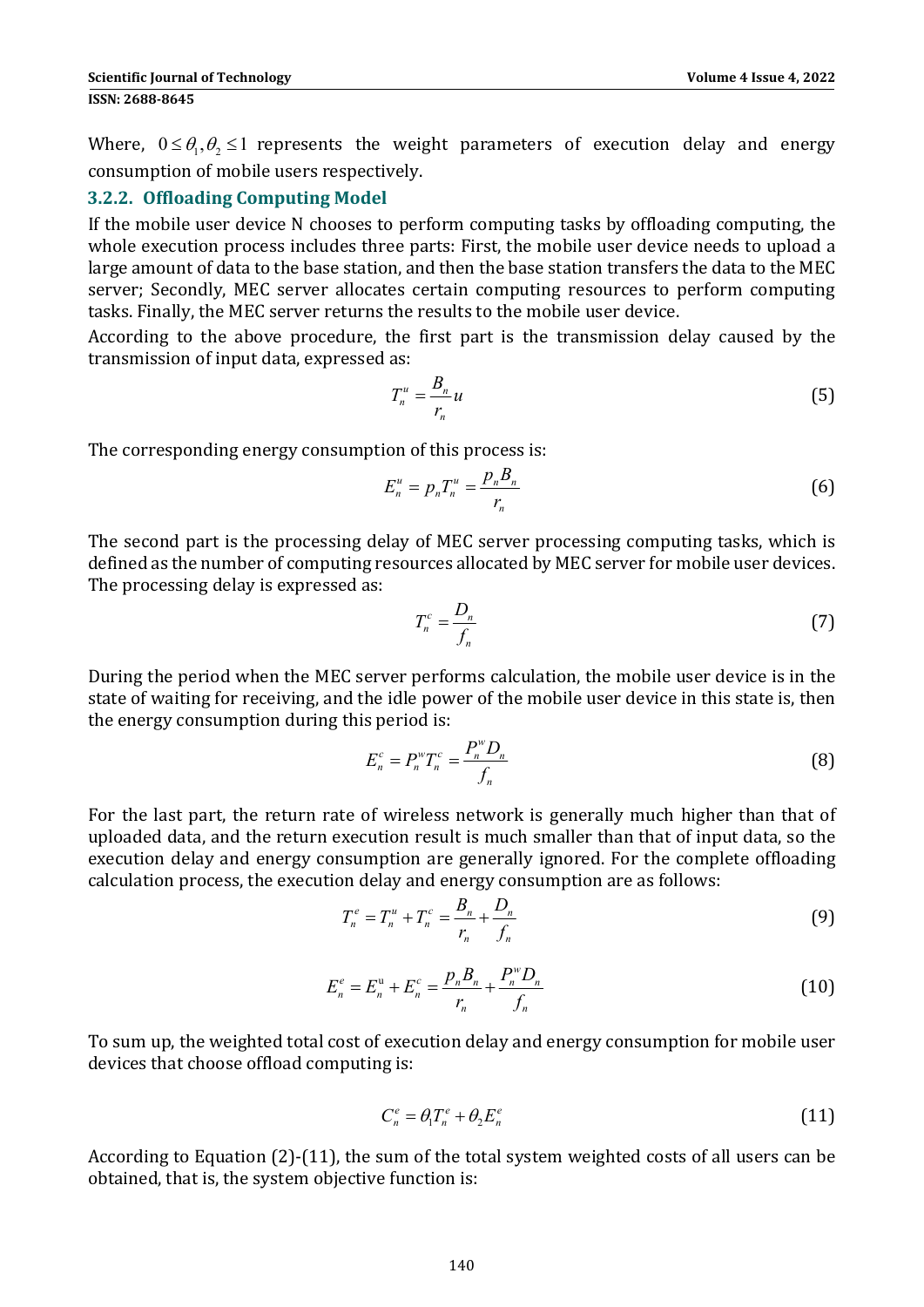$$
C_{all} = \sum_{n=1}^{N} (1 - a_n) C_n^l + a_n C_n^e
$$
 (12)

#### **4. Problem Model**

Based on the above system model, computational offloading and resource allocation are expressed as optimization problems to minimize the total system cost. In order to minimize the total cost of the entire system, it is necessary to find the best uninstallation decision and computing resource allocation scheme that meets the requirements of computing tasks for users. The problem is described as follows:

$$
\min_{(A,f)} C_{all} = \min_{(A,f)} \sum_{n=1}^{N} (1 - a_n) C_n^l + a_n C_n^e
$$
  
s.t.C1:  $a_n \in \{0,1\}, \forall_n \in N$   
C2:  $T_n^l, T_n^e \le T_n^{\max}, \forall_n \in N$   
C3:  $0 \le f_n \le f_{\max}, \forall_n \in N$   
C4:  $\sum_{n=1}^{N} a_n f_n \le f_{\max}, \forall_n \in N$  (13)

In the above formula,  $A = \{a_1, a_2, a_3, ..., a_N\}$  is the offloading decision vector, and  $f = \{f_1, f_2, f_3, ..., f_N\}$  is the resource allocation vector. C1 indicates that each mobile user device can only select local computing or uninstall computing to perform its computing tasks. C2 indicates that the delay caused by either local execution or uninstallation calculation cannot exceed the maximum allowable delay. C3 indicates that the MEC server cannot provide users with more computing resources than it can provide when the MEC server has limited resources. C4 means that the computing resources allocated to each mobile user device do not exceed the maximum computing resources that can be provided by the MEC server.

### **5. Problem Solutions**

Reinforcement learning is used to solve the above problems. It is a kind of algorithm that allows the computer to operate completely randomly from the beginning, learn from mistakes through constant trial and error, and finally find the rules, so as to learn the method to achieve the goal. This is a complete reinforcement learning process. Let the computer in the continuous attempt to update their own behavior, so step by step to learn how to operate their own behavior to get high marks. It has three important elements: status, action, and rewards, and the goal is to get the most cumulative rewards.

#### **5.1. Three Elements Definition**

In this paper, the classical q-learning algorithm of reinforcement learning is used to transform the above problem of minimizing the weighted total cost into the problem of maximizing the reward. In the context of reinforcement learning in this paper, they are defined as follows:

To minimize the value of the objective function, the system state S consists of two parts  $S = (X,$ Y). Where, X represents the total cost of the system, and  $X = C_{all}$  is the target to be optimized.

The optimal state can be determined by observing the cost value of each state.  $Y$  is the number

of idle resources on the MEC server, calculated by formula  $\mathit{Y} = \mathit{f}_{\max} - \sum^N$  $\mathbf{0}$  $Y = f_{\text{max}} - \sum f_n$ . *n* =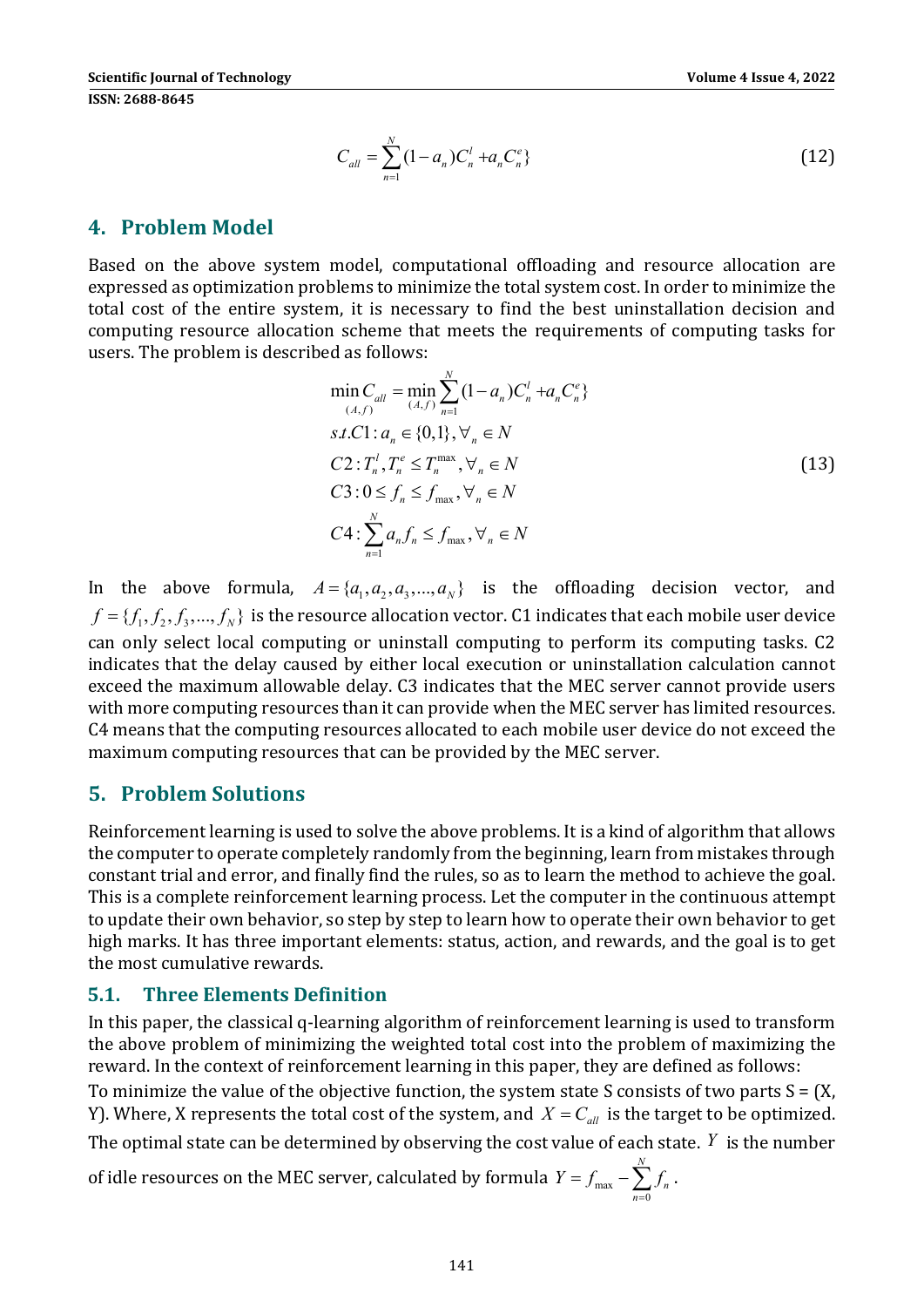The actions of the system include the uninstallation decision vectors  $A = \{a_1, a_2, a_3, ..., a_N\}$  and computing resource allocation vectors  $f = \{f_1, f_2, f_3, ..., f_N\}$  of all users. Combining the two vectors, the action vectors can be obtained  $a = [a_1, a_2, a_3, ..., a_N, f_1, f_2, f_3, ..., f_N]$ , and the system actions determine the uninstallation decision and computing resource allocation scheme selected by users.

The reward function is set as  $R(S,a) = \frac{A \cdot \text{local}}{A}$ local  $R(S,a) = \frac{X_{\text{local}} - X(S,a)}{X}$ *X*  $R(S, a) = \frac{X_{\text{local}} - X(S, a)}{X_{\text{local}}}$  , which represents the reduction ratio of

the total system cost in the current state compared with the total cost calculated locally. The larger  $R(S,a)$  is, the smaller  $X(S,a)$  is in the current state. The maximum reward means the minimum system weighted total cost, which successfully transforms the problem.

# **5.2. Q‐learning Method**

O-learning is a method to record behavior value. O is  $O(S,a)$ , which is the reward that can be obtained by taking action A at a certain moment of state S, and the environment will feedback corresponding reward R according to the agent's action. Therefore, the main idea of the algorithm is to build a Q-table of state and action to store Q value. Then use the Q value to select the action with the maximum reward. Its updating rule is, where S, A represents the current state and action, S',a' represents the next state and action of S. I is the learning rate, which is a constant satisfied. When I approaches 0, the agent mainly considers the immediate reward, while when I approaches 1, the agent also considers the future reward. Agents learn through experience and continue to explore from one state to another until they reach the target. Each exploration of agent is called an episode, and the value of  $Q(S,a)$  is continuously iterated until the optimal solution of the problem is obtained. The algorithm process is as follows:

#### **Table 1.** The algorithm process

| <b>Table 1.</b> The algorithm process                                                   |
|-----------------------------------------------------------------------------------------|
| Algorithm Q-learning method                                                             |
| 1. Given the learning rate parameter I and the reward matrix                            |
| 2.Initialize $Q(S,a)=0$                                                                 |
| 3. For each episode:                                                                    |
| 3.1 Randomly select an initial state S                                                  |
| 3.2 If the target state is not reached, perform the following steps                     |
| (1) Among all possible behaviors of the current state S, the maximum reward is selected |
| a                                                                                       |
| (2) Use the selected action A to get the next state S'                                  |
| (3) Calculate $Q(S,a)$ according to update rules                                        |
| (4)    let s=s'                                                                         |

# **6. Simulation Results**

# **6.1. Experimental Setup**

In this paper, Python platform simulation is used to evaluate the performance of the proposed method, and experimental comparison and analysis are made with the whole local calculation method, the whole offloading calculation method and the random offloading calculation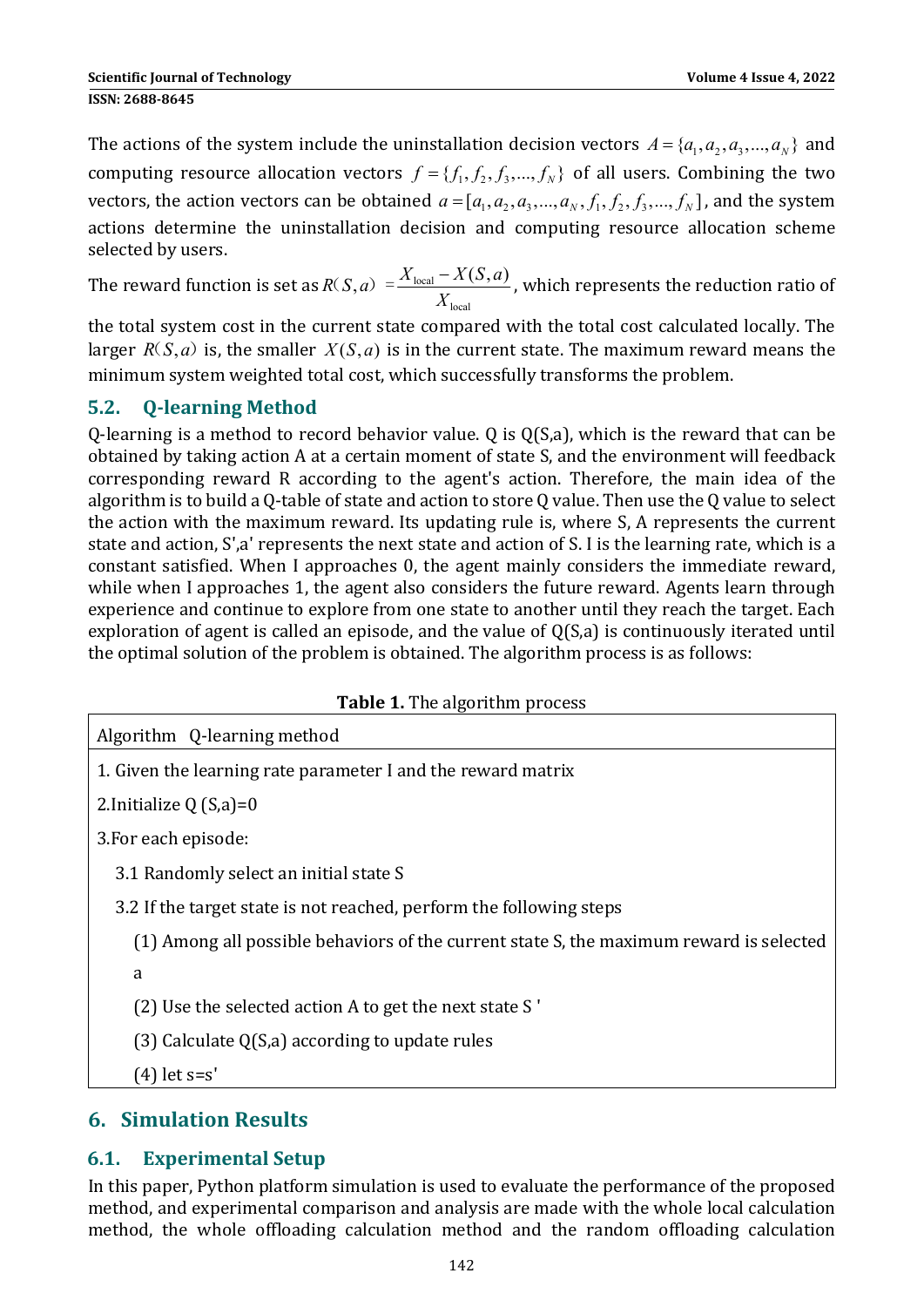method. Consider a single cell with 20 mobile user devices randomly distributed within 200 meters of the base station. The transmitted power and idle power of the mobile user device are set to  $p_n = 100mv$  and  $P_n^w = 10mv$  respectively. The bandwidth of the wireless channel is  $W = 10 MHz$ . Suppose the data size of the upload task  $B<sub>n</sub>$  is randomly distributed between

(300,500), and the number of computing resources required  $D_n$  is randomly distributed between (900,1200). 

#### **6.2. Experimental Analysis**

By setting different system parameters, the proposed Q-learning method is compared and analyzed with the whole local calculation method, the whole offloading calculation method and the random execution method. The whole local method means that all users choose to perform calculation on the local terminal. The full uninstall calculation method means that all users choose to uninstall the MEC server for calculation. The random execution method means that all users randomly choose to perform local computing or uninstall computing.



**Figure 2.** The relationship between the number of user devices and the weighted total cost

Figure 2 shows the relationship between the weighted total cost of the system and the number of mobile user devices, wherein the maximum computing capacity of MEC service is set as 5GHz/s. As can be seen from the changes of the four curves in the figure, with the increasing number of mobile user devices, the overall system-weighted total cost of the four methods presents an upward trend. In Figure 1, the method proposed in this paper has the best performance and can achieve good results. When the number of mobile user devices is less than 8, the difference between the weighted total cost of the system generated by random execution method and full offloading method and q-learning method is relatively small. However, with the increase of their number, the gap between them and Q-learning method is getting bigger and bigger, and the total offloading calculation method has the fastest growth. This is because the MEC server has limited computing resources, and the growing users have more fierce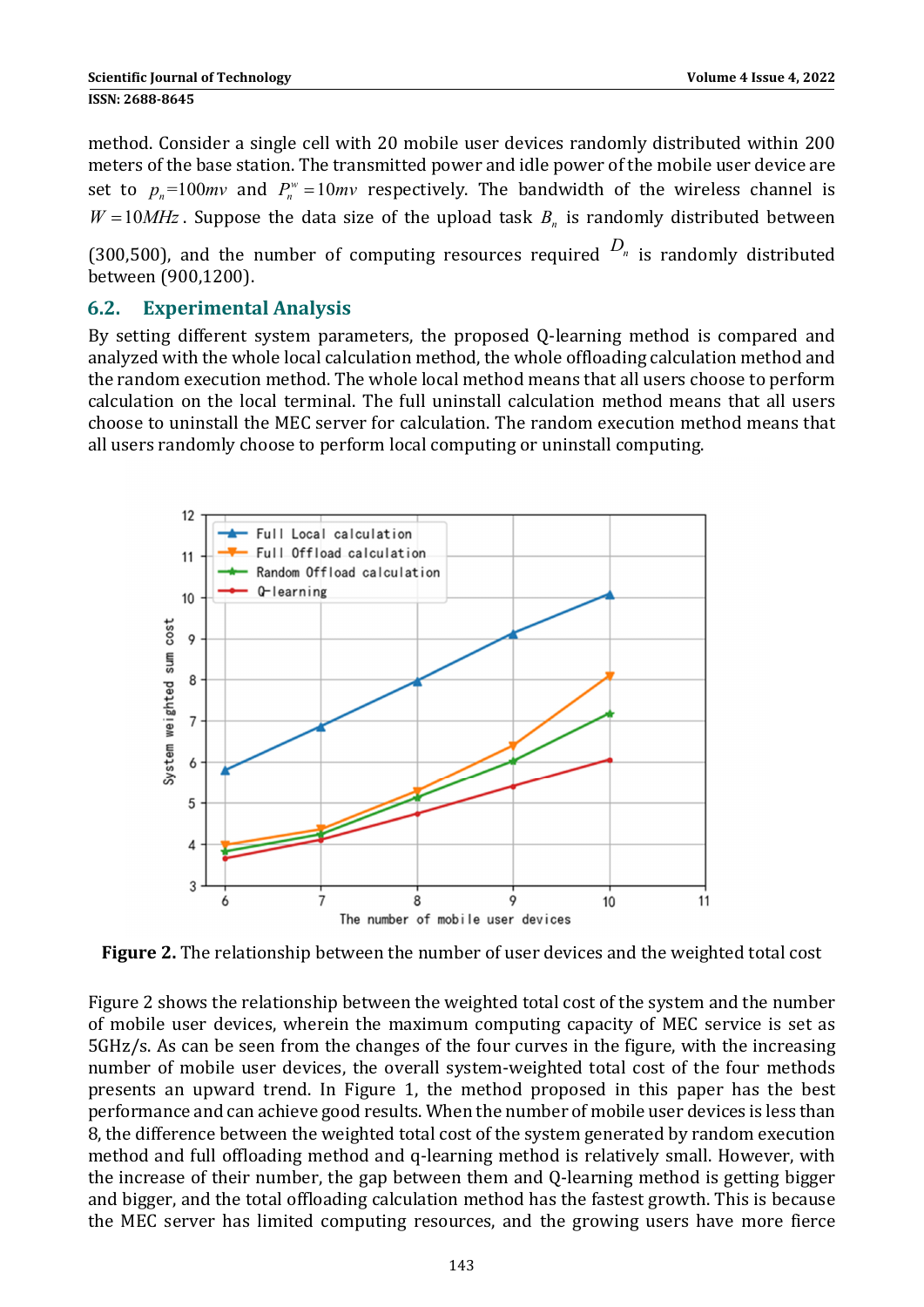competition for computing resources. As a result, the MEC server cannot provide sufficient computing resources to users, which increases the weighted total cost of the system. This group of experiments can draw a conclusion that we should make a reasonable offloading scheme for users, make full use of the computing resources of local terminals, reduce the competition among users, and rationally allocate the computing resources of MEC server, so as to minimize the total weighted cost of the system.



**Figure 3.** The relationship between MEC server computing power and total cost

Figure 2 shows the relationship between the weighted total cost of the system and the computing capacity of the MEC server, where the number of mobile user devices is set as 6. From the curve changes of the four methods in the figure, except for the whole local calculation method, there is almost no change, and the rest shows a significant downward trend. The local computing method remains unchanged because users only perform computing on the local terminal and do not need to use computing resources of the MEC server. The other three items decrease with the increase of the MEC server's computing power, because the larger the MEC server's computing power is, the sufficient computing resources can be allocated to users, thus reducing the processing time and the weighted total cost of the system. It can be seen from the figure that the overall effect of the method proposed in this paper is the best, and the curve is always at the bottom. When the computing power of MEC server is less than  $8GHz/s$ , there is a large gap between the full offloading calculation method and the random execution method compared with q-learning method, but with the increasing of the computing power of MEC server, the gap between the three is almost no. Analysis shows that the user can not choose to offload all the computing resources in the case of limited computing resources, but in the case of computing resources overflow, relatively simple method can also achieve better results, so it is necessary to choose the best method according to the actual environment.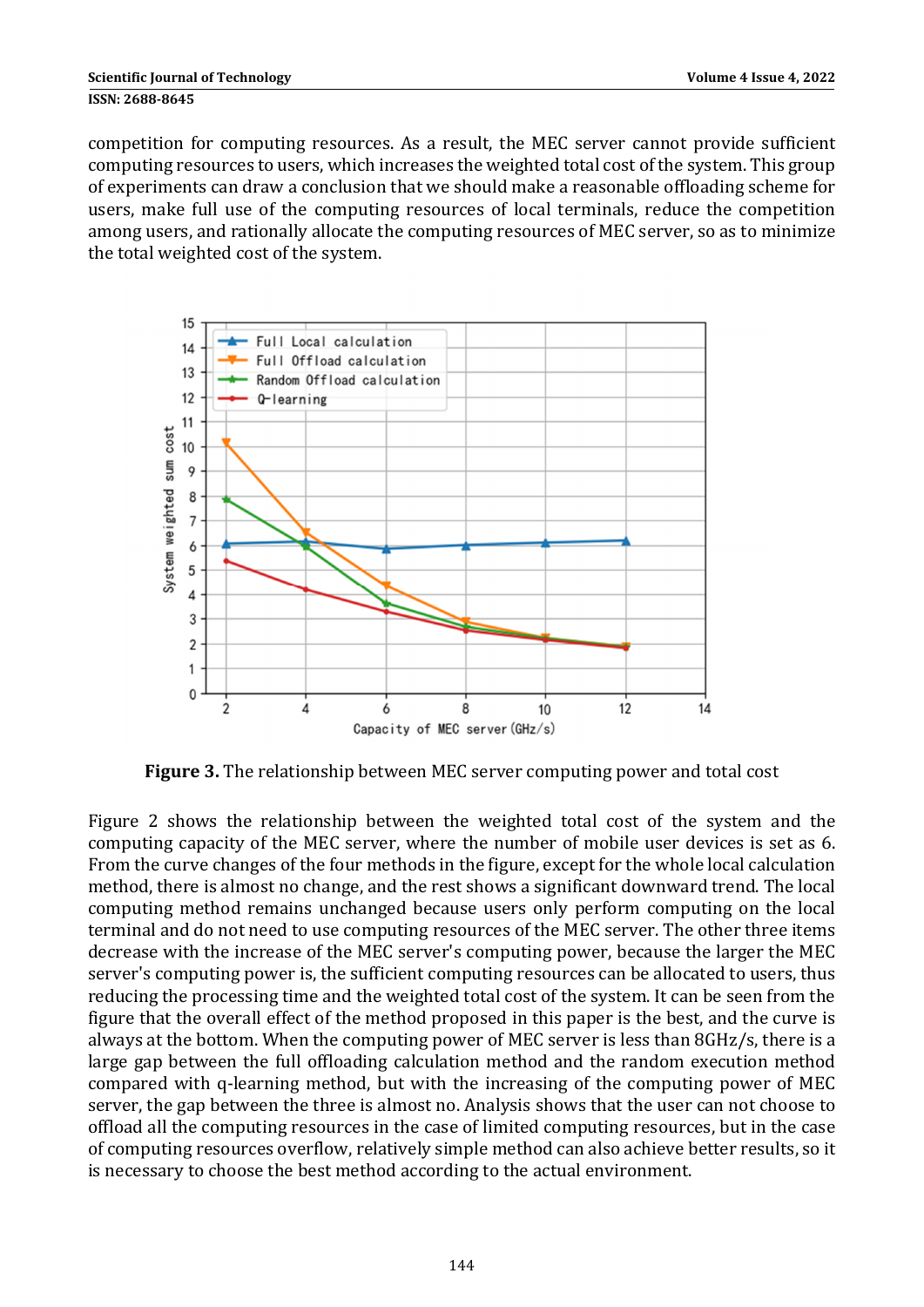

**Figure 4.** The relationship between the size of uploaded data and the total cost

Figure 3 shows the relationship between the weighted total cost of the system and the size of data uploaded by computing tasks. The number of mobile user devices is set as 5, and the maximum computing capacity of MEC server is 5GHz/s. From the curve changes of the four methods in the figure, the four methods all show an upward trend, which means that a larger amount of task data requires more time to upload and process, which will inevitably lead to an increase in delay and energy consumption in the transmission process and calculation process, thus causing an increase in the total weighted cost of the system. It can be seen from the figure that the method proposed in this paper can achieve the best effect, and its upward trend is relatively slow compared with other methods. The rising trend of the total system weighted cost produced by the whole local computing method is much higher than that of the other three methods. The analysis shows that when the amount of task data is too large, offloading computing can avoid the excessive use of local computing terminal resources, thus reducing the total system weighted cost.

# **7. Conclusion**

In order to provide users with the best network service experience, this paper designs a computational offloading and resource allocation scheme based on reinforcement learning. Firstly, the moving edge computing communication model is established, and then the local computing and offloading computing models are listed. Finally, the weighted total cost of the system is optimized by integrating delay and energy consumption. Q-learning method is used to minimize the weighted total cost of the system. Experimental results show that, by setting different system parameters, the proposed method has the best overall performance compared with the other three benchmark methods, and can effectively reduce the total weighted cost of the system. In the future, with the increasing number of mobile user devices in the system, q